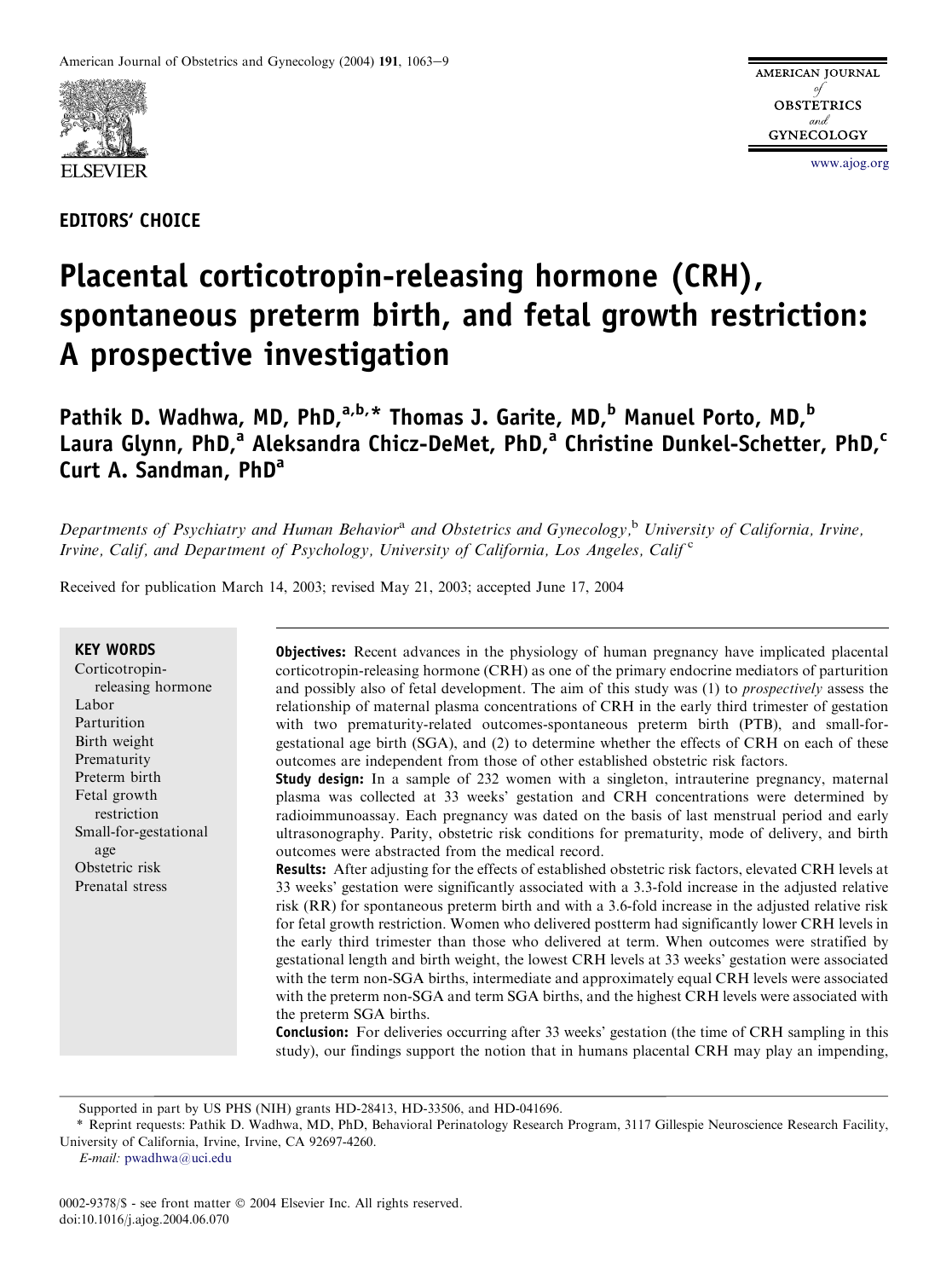direct role in not only the physiology of parturition but also in processes related to fetal growth and maturation. Our results also support the notion that the timing of onset of parturition may be determined or influenced by events occurring earlier in gestation rather than those close to the time of actual onset of labor (ie, the notion of a ''placental clock'').

2004 Elsevier Inc. All rights reserved.

Prematurity (ie, preterm birth, fetal growth restriction) is presently the most significant problem in maternal-child health in the United State because it results in severe adverse health consequences, it has a relatively high prevalence rate that has remained essentially unchanged over the past four decades, and its causes are poorly understood.<sup>[1](#page-5-0)</sup> There is, consequently, a compelling need to elucidate underlying etiologic mechanisms involved in prematurity and develop new markers to identify at-risk pregnancies.

Parturition and fetal growth involve a complex interplay of factors and signaling molecules within the maternal, placental, and fetal tissues. Recent advances have implicated placental corticotropin-releasing hormone (CRH) as one of the primary endocrine mediators of spontaneous labor and possibly fetal development.<sup>[2-4](#page-5-0)</sup> CRH is a hypothalamic neuropeptide that plays a central role in regulating the activity of the hypothalamicpituitary-adrenal (HPA) axis and physiologic response to stress.[5](#page-5-0) During human pregnancy, the CRH gene also is expressed in the placenta and membranes, and results over the course of gestation in exponentially increased production and release of placental CRH into both maternal and fetal compartments.<sup>2-4</sup>

Several clinical studies have reported that CRH levels during gestation or at delivery are increased in maternal and cord plasma and in the placenta in pregnancies characterized by preterm labor and/or fetal growth restriction.<sup>[6-15](#page-5-0)</sup> Other studies have found that CRH levels also are elevated in pregnancies complicated by high-risk conditions for preterm birth and/or fetal growth restric-tion.<sup>[16-18](#page-6-0)</sup> These findings suggest that CRH levels may relate to the length of gestation and fetal growth either directly by participating in physiologic processes involved in parturition and fetal maturation, or indirectly as a surrogate marker of antepartum conditions that reflect maternal or fetal risk for prematurity. However, with one exception, $15$  none of the current studies have systematically examined these two possibilities. Moreover, no study has examined the prospective relationship between maternal CRH and fetal growth restriction. The aim of this study was to examine these possibilities to clarify the role(s) of CRH in these outcomes.

# Material and methods

We conducted a prospective, longitudinal investigation in a sample of women recruited during pregnancy and

monitored through delivery. Our sample included lowrisk as well as high-risk pregnancies, and deliveries were differentiated on the basis of presence/absence of labor preceding delivery.

## Subjects

Two hundred forty-five pregnant women attending prenatal care at a university-based teaching hospital in Southern California were recruited during the second trimester of gestation. Inclusion criteria were: age older than 18 years; singleton, intrauterine pregnancy; English/Spanish speaking; less than 28 weeks' gestation. Women who delivered by elective cesarean section  $(n = 13)$  were excluded from the final sample  $(n = 232)$ because their delivery was not preceded by labor. The sociodemographic characteristics of the sample are depicted in [Table I](#page-2-0).

## Procedures

Eligible subjects were approached consecutively for participation. A 20-mL blood sample was withdrawn from each subject for hormone assays at  $32.7 \pm 0.07$ (SEM) weeks' gestation. Parity, obstetric risk conditions and labor, delivery, and birth outcomes were abstracted from the medical record. Chart review was performed blind to the results of the hormone assays. The study had been approved by the Institutional Review Board and signed informed consent was obtained from all subjects.

#### Measures

#### CRH Assay

Blood samples were collected from all subjects at the same time of day (between 2 and 4 PM), withdrawn into siliconized EDTA vacutainers, placed on ice, and immediately centrifuged (within 5 minutes of the blood draw) at  $\times 2000g$  for 10 minutes. The plasma was decanted into polypropylene tubes containing a protease inhibitor (500 KIU/mL aprotinin; Sigma Chemical Company, St Louis, Mo). The samples were then transported on dry ice and stored at  $-70^{\circ}$ C until assayed. The free (unbound, bioactive) fraction of plasma CRH was determined by radioimmunoassay according to methods that have been described else-where.<sup>[15](#page-6-0)</sup> Our CRH assay has less than 0.01  $\%$  cross reactivity with ovine CRH, 2% cross reactivity with sauvagine CRH, 36% cross reactivity with bovine CRH,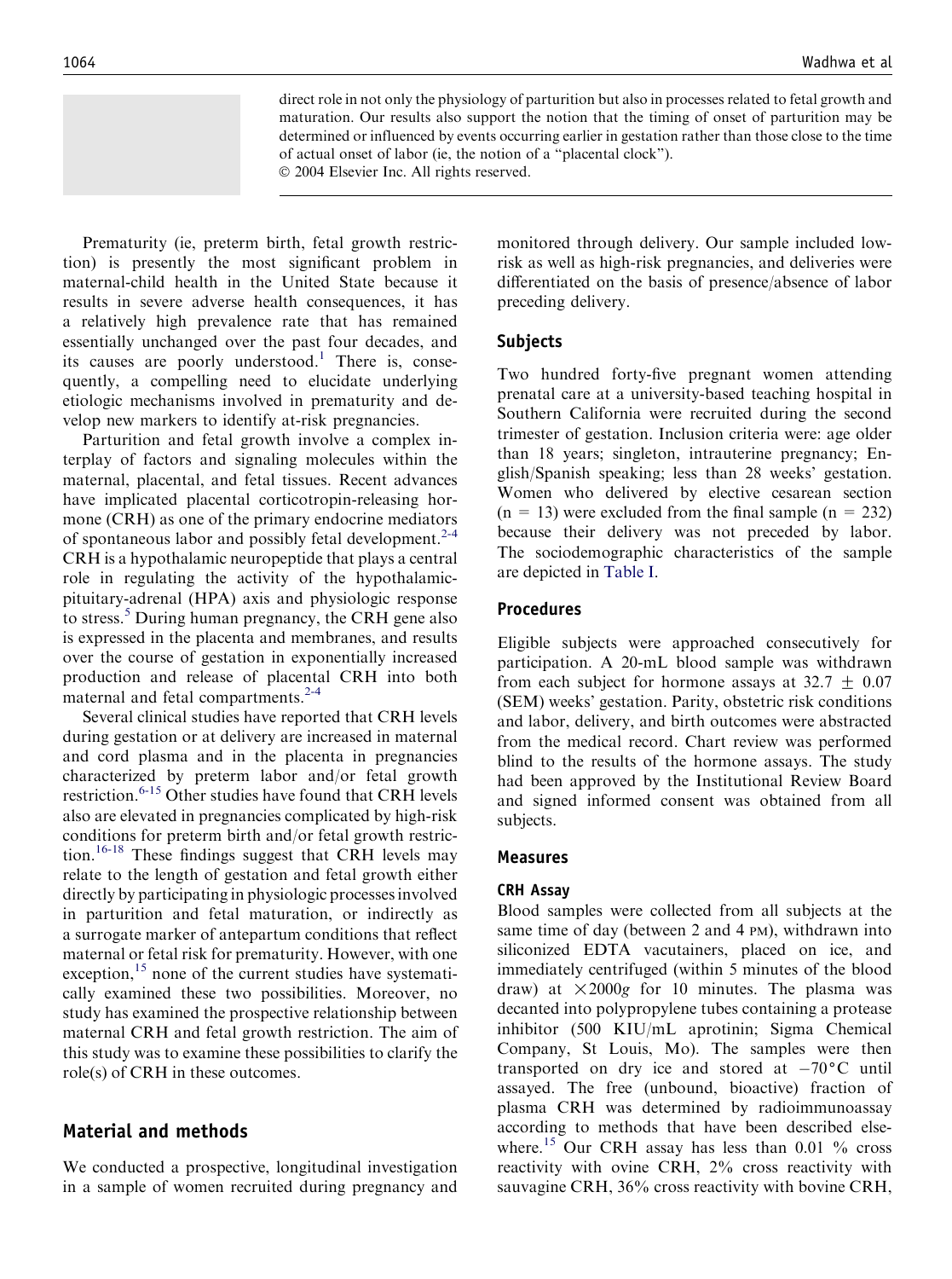<span id="page-2-0"></span>and nondetectable reactivity with human adrenocorticotropic hormone (ACTH). The coefficient of variation is 5% at normal physiologic levels with the use of 4 mL of plasma or 8% with the use of 2 mL, with a minimum detectable dose (95% CI) of 2.04 pg per sample.

#### Obstetric risk

Obstetric risk for prematurity was determined by the presence of established historical (eg, history of prior preterm birth,  $>3$  sponteneous abortions,  $>2$  induced abortions) and antepartum risk conditions (eg, urinary tract infection, vaginal bleeding, placenta previa, hypertension, preeclampsia/eclampsia) during pregnancy.<sup>15-19</sup> Because there are no standard criteria for computing the weight of specific obstetric risk conditions, we adopted a conservative strategy and summed the number of risk conditions to compute separate risk scores for preterm birth and fetal growth restriction.<sup>[15](#page-6-0)</sup> Because several of these risk factors may co-occur, the sum of the risk factors may inflate the magnitude of the obstetric risk indices. Thus, their use in our statistical models provides the most conservative effect of the independent effect of CRH on the outcomes of interest.

#### Birth outcomes

Gestational age was determined by best obstetric estimate with a combination of last menstrual period and early uterine size, and was confirmed by obstetric ultrasonographic biometry by using standard clinical criteria.<sup>[20](#page-6-0)</sup> Two gestational length-related variables were computed—a continuous variable indicating completed weeks' gestation at delivery and a categorical variable for preterm  $( $37$  completed weeks)$ , term  $(37-41$  completed weeks), and postterm  $(>41$  completed weeks) births. Two birth weight-related variables were crea $ted$ —a continuous variable indicating weight in grams at delivery and a categorical variable for low  $\left( \langle 2500 \rangle g \right)$ and normal birth weight  $(>2500 \text{ g})$ . Categorical measures of fetal growth (ie, small-for-gestational age [SGA], appropriate-for-gestational age [AGA], and large-forgestational age [LGA]) were also computed by using the less than 10th percentile, 10th-90th percentile, and more than 90th percentile weight for gestational age criteria applied separately for male and female newborns (ie, sex-adjusted estimates) in the current sample.

# Statistical analysis

Associations among continuous variables were computed with Pearson product-moment correlation coefficients, whereas those involving categorical variables were computed with an exact test of significance (Student  $t$  tests for independent samples with unequal Ns),  $\chi^2$  or odds ratios. When necessary, the t test was modified to allow for unequal variances. The joint contributions of 2 or more predictors on categorical

| Table I        | Sociodemographic characteristics |                |  |
|----------------|----------------------------------|----------------|--|
| N              | 232                              |                |  |
| Age            | 26.08 $\pm$ 5.6 y                | Range: 18-40 y |  |
| Parity         | Primiparous                      | 49.4%          |  |
|                | Multiparous                      | 50.6%          |  |
| Ethnicity      | Anglo                            | 48.1%          |  |
|                | Hispanic                         | 45.5%          |  |
|                | Asian                            | 2.6%           |  |
|                | African American                 | 1.3%           |  |
|                | <b>Other</b>                     | 2.5%           |  |
| Marital status | Married                          | 62.6%          |  |
|                | Single/separated/divorced        | 37.4%          |  |

outcomes were computed by using multivariate logistic regression procedures to obtain estimates of adjusted relative risk. All tests of statistical significance were 2 tailed.

# Results

The mean plasma concentration of CRH (at 33 weeks' gestation) was  $140.81 \pm 10.35$  pg/mL ( $\pm$ SEM). These values were approximately normally distributed (ie, skewness  $\lt$ 2).

Delivery was preceded by labor in all subjects. The mean gestational age at birth was  $39.3 \pm 0.09$  weeks  $(\pm$  SEM), and ranged between 34.5 and 43.1 weeks; 22 of these deliveries  $(9.5\%)$  were preterm (<37 completed weeks' gestation) and 18 (7.8%) were postterm  $(>41)$ completed weeks' gestation). The mean infant birth weight was 3384  $\pm$  34.9 g ( $\pm$ SEM) and ranged between 1840 and 4750 g; 13 infants (5.6%) were classified as low-birth weight  $(<2500 \text{ g})$ , 20  $(8.6\%)$  and 23 infants (9.9%) were categorized as SGA and LGA births, respectively, and the remaining 189 infants (81.5%) were categorized as AGA births. (The unequal distribution of sex-adjusted estimates of SGA and LGA births reflects the unequal distribution of male  $[n = 109; 47\%]$ and female  $[n = 123; 53\%]$  newborn infants in the study sample.)

On the basis of the presence of 2 or more obstetric risk conditions for preterm birth, approximately a third of the sample ( $n = 68$ ; 29.3%) was categorized as highrisk for preterm birth. (Cutoff values of 2 or more risk factors for categorization in the high-risk groups for preterm birth and fetal growth restriction were determined empirically, and were based on the results of logistic regressions predicting preterm birth and fetal growth restriction [SGA] by using the number of risk conditions for each outcome as a categorical variable and by determining the significance of the change in relative risk ratio for each category.) Similarly, on the basis of the presence of 2 or more obstetric risk conditions for low-birth weight, approximately a third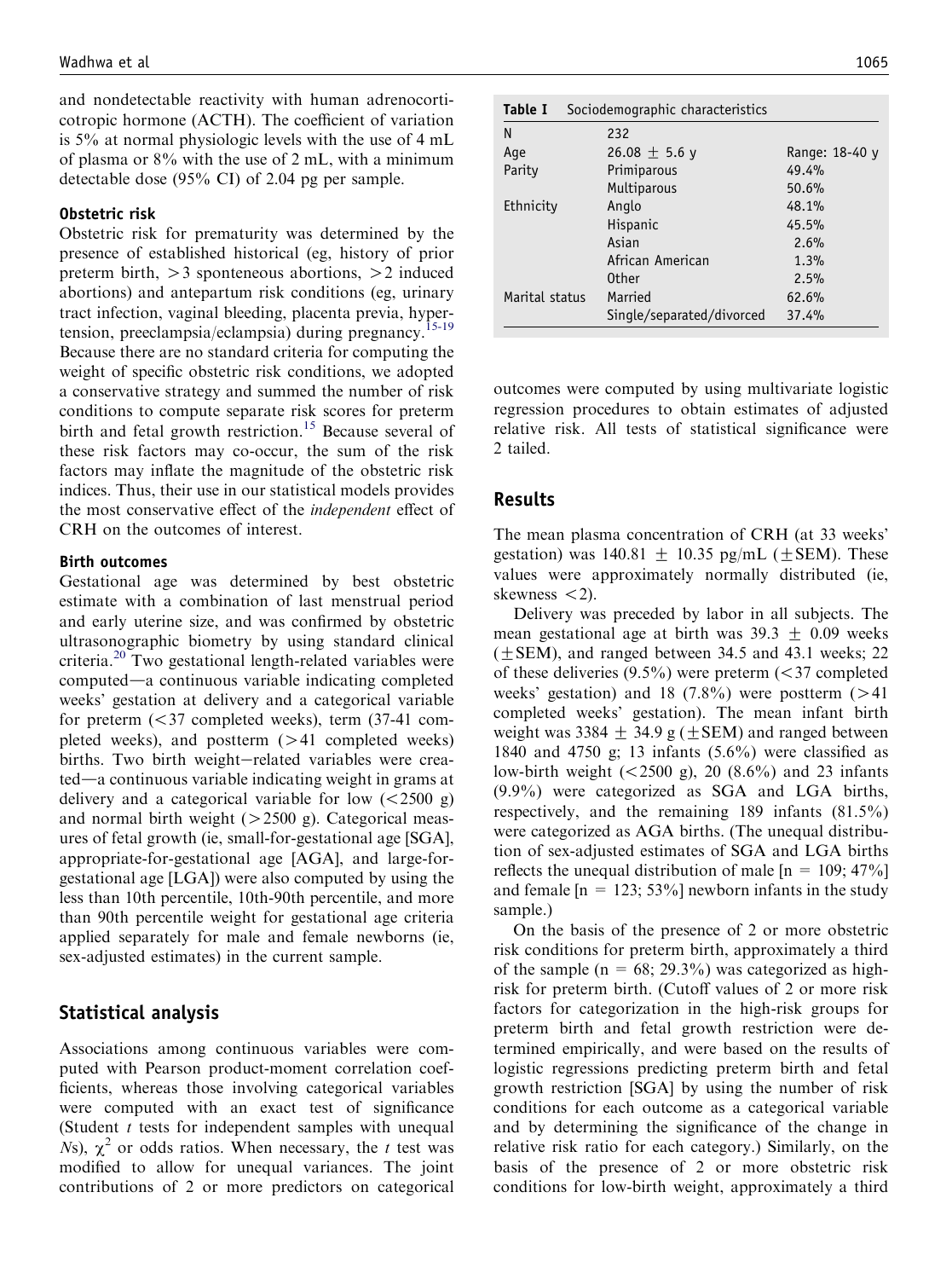

Figure 1 Women who delivered preterm had significantly higher CRH levels at 33 weeks' gestation than those who delivered at term (215.0  $\pm$  31.5 vs 139.6  $\pm$  11.7 pg/mL ( $\pm$ SEM), respectively;  $t = 2.24$ ,  $P < .01$ ), and women who delivered postterm had significantly lower CRH levels at 33 weeks' gestation than those who delivered at term (62.0  $\pm$  11.4 vs 139.6  $\pm$  11.7 pg/ mL ( $\pm$ SEM), respectively;  $t = 4.7$ ,  $P < .001$ .

of the sample ( $n = 65$ ; 28%) was categorized as highrisk for fetal growth restriction.

Women who delivered preterm had significantly higher CRH levels at 33 weeks' gestation than those who delivered at term (215.0  $\pm$  31.5 vs 139.6  $\pm$  11.7 pg/ mL ( $\pm$ SEM), respectively;  $t = 2.24$ ,  $P < .01$ ). Conversely, women who delivered postterm had significantly lower CRH levels at 33 weeks' gestation than those who delivered at term (62.0  $\pm$ 11.4 vs 139.6  $\pm$  11.7 pg/mL ( $\pm$ SEM), respectively;  $t = 4.7$ ,  $P < .001$ ; Figure 1).

Women who delivered SGA infants had significantly higher CRH levels at 33 weeks' gestation than those who delivered AGA infants  $(232.0 + 43.5 \text{ vs } 137.0 + 11.3)$ pg/mL ( $\pm$ SEM), respectively;  $t = 2.4$ ,  $P < .01$ ). There were, however, no significant differences in CRH levels between subjects who delivered LGA infants and those who delivered AGA infants (137.0  $\pm$  11.3 vs 96.4  $\pm$ 24.1 pg/mL ( $\pm$ SEM), respectively; Figure 2). Thus, all AGA and LGA infants were grouped together into a ''nongrowth restricted'' group in subsequent analyses.

Obstetric risk status was significantly correlated with CRH levels. Subjects in the high-risk for preterm birth group had significantly higher third trimester CRH levels than those in the low-risk group (193.7  $\pm$  22.3 vs 118.9  $\pm$  10.9 pg/mL ( $\pm$  SEM), respectively,  $t = 3.4$ ,  $P < .001$ ), and subjects in the high-risk for fetal growth restriction group had significantly higher third-trimester CRH levels than those in the low-risk group (190.6  $\pm$ 22.9 vs 121.4  $\pm$  10.9 pg/mL ( $\pm$  SEM), respectively,  $t = 3.0, P < .01$ .

Because both CRH levels and obstetric risk were associated with preterm birth and because CRH levels also were associated with obstetric risk for preterm



Figure 2 Women who delivered SGA infants had significantly higher CRH levels at 33 weeks' gestation than those who delivered AGA infants (232.0  $\pm$  43.5 vs 137.0  $\pm$  11.3 pg/ mL ( $\pm$ SEM), respectively;  $t = 2.4$ ,  $P < .01$ ). There were no significant differences in CRH levels between subjects who delivered LGA infants and those who delivered AGA infants  $(137.0 + 11.3 \text{ vs } 96.4 + 24.1 \text{ pg/mL } (+SEM)$ , respectively.

birth, a logistic multivariate model was constructed to examine the independent effects of CRH on preterm birth ([Table II\)](#page-4-0). CRH levels were categorized as either high or low on the basis of a median split (87.48 pg/mL). Results demonstrated that the overall model was significant ( $\chi^2_{2,230} = 10.25$ ,  $P < .01$ ), and that after adjusting for the effects of obstetric risk, women with high CRH levels were 3.3-times more likely to deliver preterm than subjects with low CRH levels.

Similarly, because both CRH levels and obstetric risk were associated with SGA birth and because CRH levels were also associated with obstetric risk for fetal growth restriction, a logistic multivariate model was constructed to examine the independent effects of CRH on SGA birth [\(Table III\)](#page-4-0). Results demonstrated that the overall model was significant ( $\chi^2_{2,230} = 9.36$ ,  $P < .01$ ), and that after adjusting for the effects of obstetric risk, there was a 3.7-fold increase in the risk for fetal growth restriction in women with high CRH levels compared with those with low CRH levels.

Finally, because elevated levels of CRH were significantly and independently associated with both outcomes, and because there is considerable overlap between cases of preterm birth and fetal growth restriction, we assessed whether elevated placental CRH levels reflect underlying processes related to the timing of delivery or fetal growth or both. We stratified our outcomes into 4 groups: neither preterm nor SGA ( $n = 198$ ), only preterm ( $n = 14$ ), only SGA ( $n = 12$ ), and both preterm and SGA ( $n = 8$ ) births. Values of CRH were significantly different across these groups ( $F_{3,228} = 3.04, P < .05$ ). The lowest CRH levels were associated with the term-normal growth group, intermediate and approximately equal CRH levels were associated with the only-preterm and the only-SGA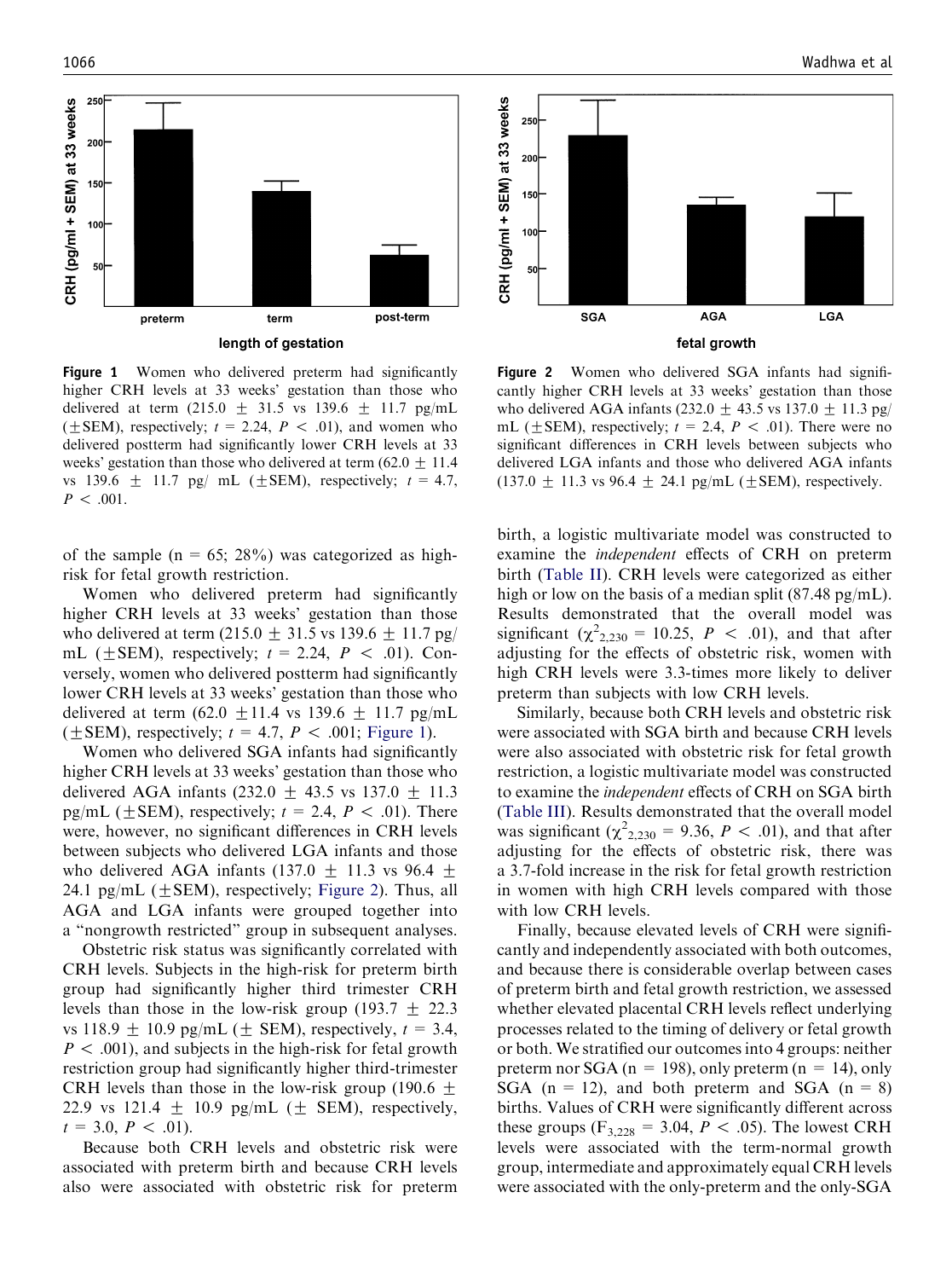| birth                             |                 |                |
|-----------------------------------|-----------------|----------------|
|                                   | Crude           | Adjusted       |
|                                   | (univariate)    | (multivariate) |
| Variable                          | RR (95% CI)     | RR (95%C1)     |
| <b>CRH</b>                        | $3.8(1.3-10.7)$ | $3.3(1.2-9.4)$ |
| Antepartum risk                   | $2.7(1.1-6.5)$  | $2.1(0.9-5.4)$ |
| Model $\chi^2$ = 10.25; P = .006. |                 |                |

<span id="page-4-0"></span>Table II Multivariate regression analyses predicting preterm birth

Table III Multivariate regression analyses predicting fetal growth restriction (SGA)

| Variable                         | Crude (univariate)<br>RR (95% CI) | Adjusted<br>(multivariate)<br>RR (95%CI) |  |  |  |
|----------------------------------|-----------------------------------|------------------------------------------|--|--|--|
| <b>CRH</b><br>Antepartum risk    | $4.1(1.3-12.9)$<br>$2.5(1.0-6.5)$ | $3.7(1.2-11.6)$<br>$2.0(0.7-5.4)$        |  |  |  |
| Model $\chi^2$ = 9.36; P = .009. |                                   |                                          |  |  |  |

groups, and the highest CRH levels were associated with the preterm-SGA group (Figure 3). Post hoc tests show a significant difference only between the first and fourth groups, probably reflecting inadequate power to test for significant differences in all subgroups, but suggesting that elevated CRH may be a marker for processes related to both length of gestation and fetal growth.

#### Comment

These results demonstrate that in humans, placental CRH plays an impending role in not only the physiology of parturition but also in processes related to fetal growth and maturation. Moreover, our findings are also among the first to suggest that placental CRH directly participates in these physiologic processes, as evidenced by the prospective relationship between elevated CRH levels and relative risk for preterm birth and fetal growth restriction after adjusting for the effects of other established risk obstetric factors. Finally, our results support the notion that the timing of onset of parturition may be influenced by events occurring earlier in gestation rather than those close to the time of actual onset of labor, as evidenced by the prospective association of elevated CRH levels with preterm birth and lower CRH levels with postterm birth.

Because the plasma samples for measurement of placental CRH were obtained in this study at 33 weeks' gestation, our results cannot be generalized to births occurring before this time point. However, for spontaneous deliveries after 33 weeks' gestation, women with elevated CRH were approximately 3 times more likely to deliver preterm than women with normal CRH levels,



Figure 3 Outcomes were classified into 4 groups: neither preterm nor SGA, only preterm, only SGA, and both preterm and SGA births. Values of CRH were significantly different across these groups  $(F_{3,228} = 3.04, P < .05)$ .

even after adjusting for the effects of established risk factors. This finding supports a direct role for placental CRH in processes related to parturition and timing of onset of labor. It is well recognized that a shift in the balance from a progesterone-dominant to an estrogendominant milieu results in a sequence of events in the gestational tissues to promote labor, including gap junction formation, expression of oxytocin receptors, and synthesis of prostaglandins. $2-4$  It is also known that unlike most other mammals, the primate placenta cannot convert progesterone to estrogen because it does not express the cortisol-responsive enzyme 17-hydroxylase required for this conversion. Instead, a precursor hormone produced in the fetal adrenal zone, dehydroepiandrosterone sulfate (DHEA-S), is used by the placenta to synthesize estrogens. $2-4$  Placental CRH has recently been shown to directly and preferentially stimulate DHEA-S secretion by human fetal adrenal cortical cells<sup>[21](#page-6-0)</sup> via a protein kinase C system.<sup>[22](#page-6-0)</sup> Placental CRH is also known to exert direct actions on the uterus and cervix by upregulation of the nitric oxide pathway, $^{23}$  $^{23}$  $^{23}$  and also to augment changes produced by estrogens on these tissues. CRH interacts with both prostaglandins and oxytocin, the 2 major uterotonins implicated as mediators of the stimulation and maintenance of myometrial contractility at term and during labor, by stimulating the release of prostaglandins from the placenta and fetal membranes and exerting priming as well as potentiating effects for the actions of oxytocin on the myometrium. $2-4,24$ 

Our finding that low levels of placental CRH at 33 weeks' gestation were significantly associated with later onset of labor and delivery  $(>41$  completed weeks' gestation) supports the notion of the existence of a "placental clock."<sup>[15](#page-6-0)</sup> According to this notion, placental CRH may control the phase of the ''placental clock.'' Thus, phase advancement of the clock, reflected by elevated placental CRH earlier in pregnancy, may accelerate the sequence of biomolecular events underlying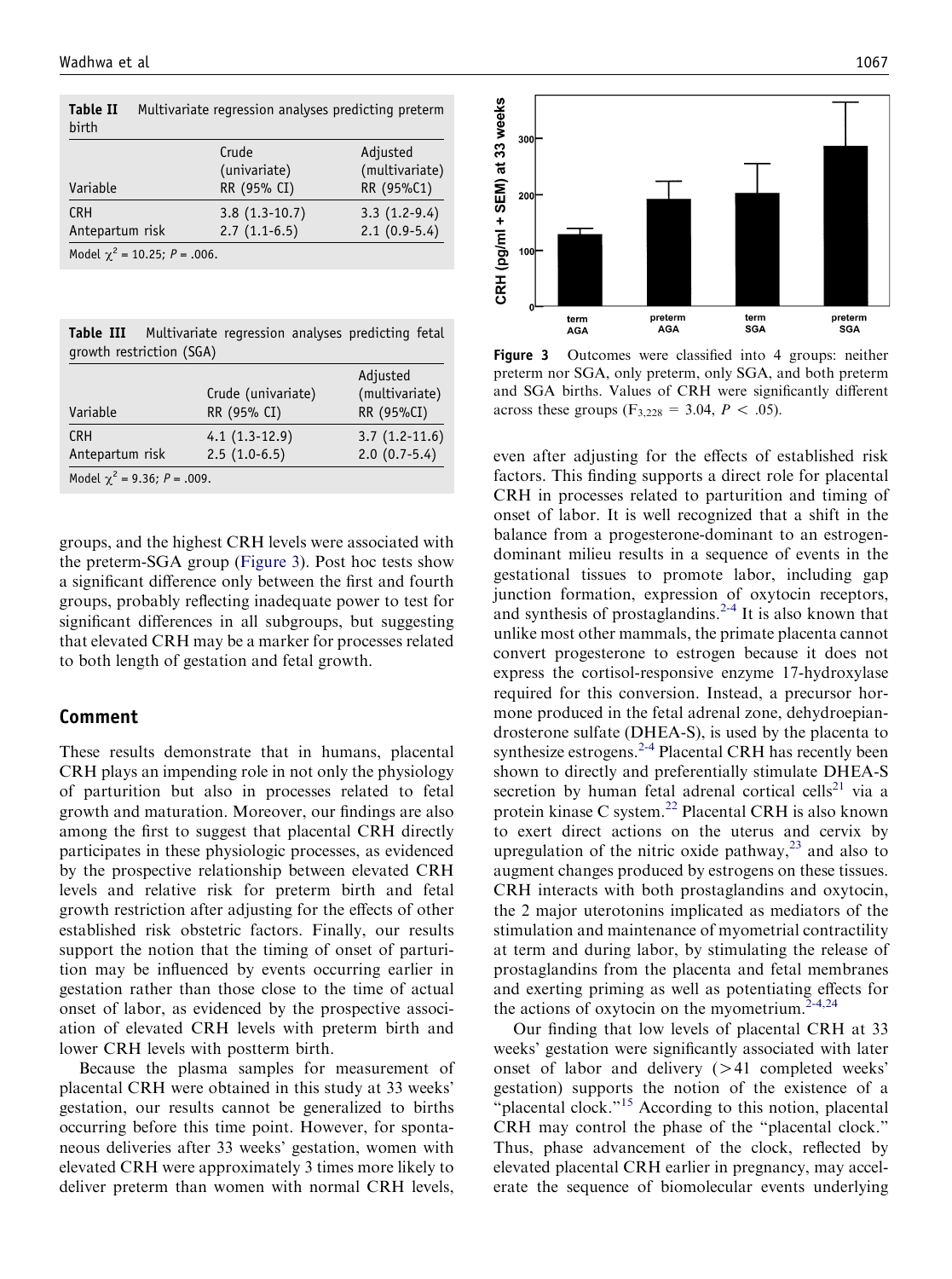<span id="page-5-0"></span>parturition and result in earlier delivery, whereas phase delay, reflected by lower CRH levels, may lengthen the time to initiate parturition. $13$ 

There was an approximately 3-fold increase in the relative risk for delivering a growth-restricted infant for women with elevated CRH at 33 weeks' gestation compared with those with normal CRH levels, after controlling for the effects of established obstetric risk factors for fetal growth restriction. This finding is consistent with earlier work that reported significant cross-sectional associations between elevated CRH levels in maternal or cord blood on delivery and fetal growth restriction<sup>6</sup> and is among the first to suggest that CRH levels are prospectively associated with SGA birth. Placental CRH may regulate fetal growth via its effects on placental perfusion and/or fetal cortisol production. Placental CRH elevations are associated with decreased uteroplacental flow and hypoxemia-known risk factors for fetal growth restriction.[16](#page-6-0) Although CRH had powerful vasodilator properties in human fetal-placental circula- $\chi$  tion,<sup>4</sup> low oxygen perfusion has recently been shown to inhibit CRH-induced dilation of fetal-placental vascular responses.[25](#page-6-0) Fetal cortisol plays a critical role in organ growth and maturation, $^{2}$  and placental CRH may also participate in this process by establishing a positive feedback loop with fetal cortisol production.<sup>2,4,26</sup>

Our data also suggest that placental CRH has separate and distinct roles in processes related to the timing of delivery and fetal growth. Levels of CRH at 33 weeks' gestation were elevated in 3 nonoverlapping groups of deliveries: women who delivered preterm but did not have a growth-restricted infant, women who gave birth to a growth-restricted infant but delivered at term, and women who delivered both preterm and had a growth-restricted infant. Moreover, these levels were the highest in the group with both adverse outcomes, suggesting that elevated placental CRH may result from the actions of multiple agonists and thereby place fetuses at double biologic jeopardy for developmental problems.[27](#page-6-0)

Finally, our results supported an additional, indirect role for placental CRH in delivery and fetal growth. Maternal CRH levels were positively correlated with obstetric risk indices, which, in turn, predicted the length of gestation and fetal growth, respectively. Placental CRH trajectories over the course of gestation have been shown to vary depending on the cause of preterm birth.<sup>[28](#page-6-0)</sup> Moreover, various forms of prenatal stress have been associated with earlier delivery and impaired fetal growth, and placental CRH may play a central role in modulating the effects of hypoxia, infections, decidual hemorrhage, and psychosocial stress on prematurityrelated outcomes. A series of in vitro studies have shown that CRH is released from cultured human placental cells in a dose-response manner in response to all the major biologic effectors of stress, including cortisol, catechol-

amines oxytocin, angiotensin-II, and both forms of interleukin-1.<sup>[29](#page-6-0)</sup> In vivo studies by our group<sup>[30](#page-6-0)</sup> and  $others<sup>31</sup>$  $others<sup>31</sup>$  $others<sup>31</sup>$  have found significant correlations among maternal pituitary-adrenal stress hormones (ACTH, beta-endorphin, cortisol) and placental CRH levels. The maternal environment may also modulate placental CRH via its influence on maternal pituitary-adrenal function. $32,33$  We have reported significant associations between maternal stress and 2 effectors of placental CRH-maternal ACTH and cortisol-in the early third trimester of gestation<sup>[34](#page-6-0)</sup> and some other,<sup>7,9,14</sup> but not all,[35](#page-6-0) studies have reported a direct positive association between indices of maternal social stress and elevated CRH levels. Thus, depending on the chronicity of the stressor, the resulting increase in CRH production may be a critical factor that contributes to the early initiation of parturition and/or growth restriction.

In summary, for spontaneous births occurring after 33 weeks' gestation, our findings support a major role for placental CRH in processes related to the timing of spontaneous delivery and fetal growth, and have implications for examining the role of CRH as a possible effector of prenatal stress in producing alterations in the length of gestation and fetal development.

#### References

- 1. Goldenberg RL, Jobe AH. Prospects for research in reproductive health and birth outcomes. JAMA 2001;285:633-9.
- 2. Challis JR, Sloboda D, Matthews SG, Holloway A, Alfaidy N, Patel FA, et al. The fetal placental hypothalarnic-pituitary-adrenal (HPA) axis, parturition and post natal health. Mol Cell Endocrinol 2001;185:135-44.
- 3. Hillhouse EW, Grammatopoulos DK. Role of stress peptides during human pregnancy and labour. Reproduction 2002; 124:323-9.
- 4. Smith R, Mesiano S, McGrath S. Hormone trajectories leading to human birth. Regul Pept 2002;108:159-64.
- 5. Chrousos GP, Gold PW. The concepts and stress and stress systems disorders. JAMA 1992;267:1244-52.
- 6. Goland RS, Jozak S, Warren WB, Conwell IM, Stark RI, Tropper PJ. Elevated levels of. umbilical cord plasma corticotropin-releasing hormone in growth-retarded fetuses. J Clin Endocrin Metabol 1993;77:1174-9.
- 7. Erickson K, Thorsen P, Chrousos G, Grigoriadis DE, Khongsaly O, McGregor J, et al. Preterm birth: associated neuroendocrine, medical, and behavioral risk factors. J Clin Endocrinol Metab 2001;86:2544-52.
- 8. Hoawad AH, Goldenberg RL, Mercer B, Meis PJ, Iams JD, Das A, et al. The Preterm Prediction Study: the value of serum alkaline phosphatase, alpha-fetoprotein, plasma corticotropinreleasing hormone, and other serum markers for the prediction of spontaneous preterm birth. Am J Obstet Gynecol 2002;186:990-6.
- 9. Hobel CJ, Dunkel-Schetter C, Roesch SC, Castro LC, Arora CP. Maternal plasma corticotropin-releasing hormone associated with stress at 20 weeks gestation in pregnancies ending in preterm delivery. Am J Obstet Gynecol 1999;180(1 Pt 3):S257-63.
- 10. Holzman C, Jetton J, Siler-Khodr T, Fisher R, Rip T. Second trimester corticotropin-releasing hormone levels in relation to preterm delivery and ethnicity. Obstet Gynecol 2001;97(5 Pt l): 657-63.